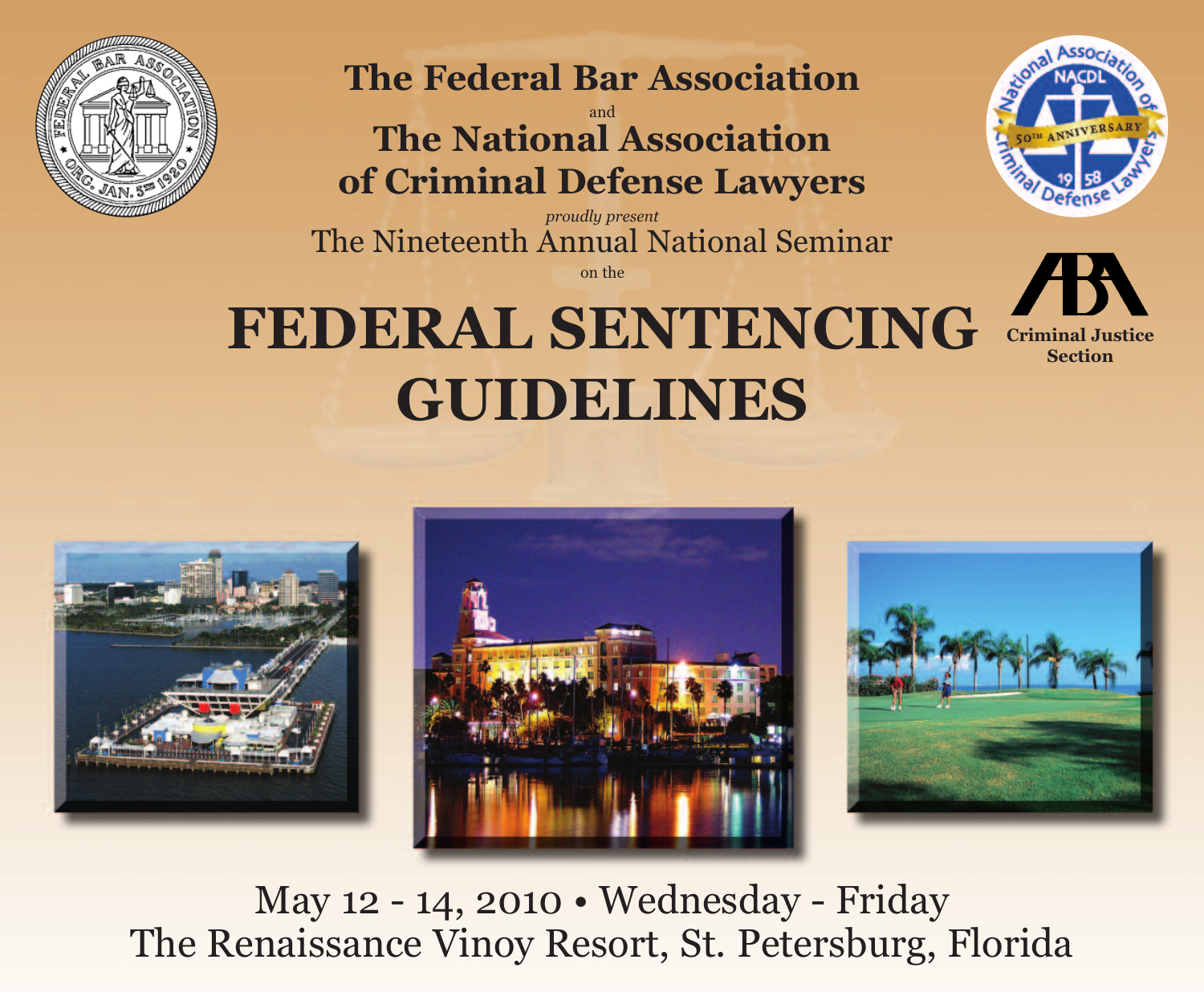## **The Nineteenth Annual National Seminar on the FEDERAL SENTENCING GUIDELINES**

**Wednesday - Friday May 12 - 14, 2010** **The Renaissance Vinoy Resort St. Petersburg, Florida**

## **WEDNESDAY MAY 12, 2010**

### **3:00 - 5:00 p.m. EARLY REGISTRATION**

### **U.S. SENTENCING GUIDELINES BASIC TRAINING PLENARY SESSION**

The Basic Individual Guidelines Training is designed to provide an introduction to guidelines application for those with limited federal guidelines experience. This session will also highlight post-Booker federal sentencing.

### **◆ L. Russell Burress**

*Principal Training Advisor United States Sentencing Commission*

- **◆ Ashley L. Coxwell** *United States Probation Officer Middle District of Florida*
- **◆ Pamela Montgomery, Esquire** *Director of Training & Chief Counsel Office of Education & Sentencing Practice United States Sentencing Commission*



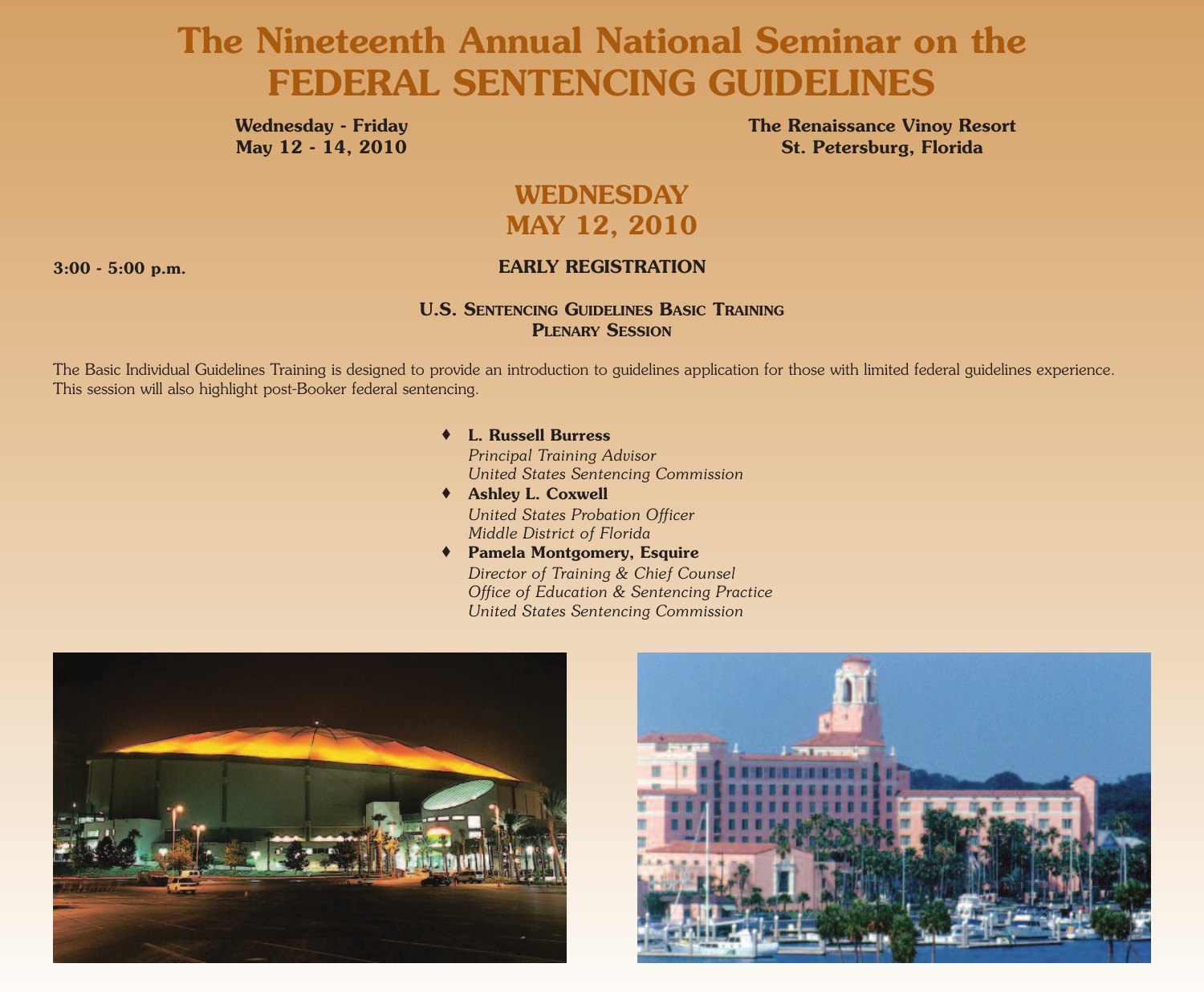## **THURSDAY MAY 13, 2010**

**7:30 - 8:15 a.m. CONTINENTAL BREAKFAST & REGISTRATION**

**8:15 - 8:30 a.m. WELCOMING REMARKS**

**◆ Kevin J. Napper, Esquire** *Carlton Fields, P.A. Tampa, Florida*

**◆ Norman L. Reimer, Esquire**

*Executive Director National Association of Criminal Defense Lawyers Washington, DC*

### **8:30 - 10:00 a.m. U.S.S.G. DEVELOPMENTS AND A VIEW FROM THE DISTRICT COURT BENCH PLENARY SESSION**

- **◆ Honorable Frederic Block** *United States District Court Eastern District of New York*
- **◆ Honorable Ruben Castillo** *Vice Chair United States Sentencing Commission*
- **◆ Honorable Steven D. Merryday** *United States District Court Middle District of Florida*
- **◆ Honorable Robert W. Pratt** *United States District Court Southern District of Iowa*

Moderator: **Professor Frank O. Bowman, III**

*University of Missouri School of Law Columbia, MO*

### **10:00 - 10:15 a.m. COFFEE BREAK**



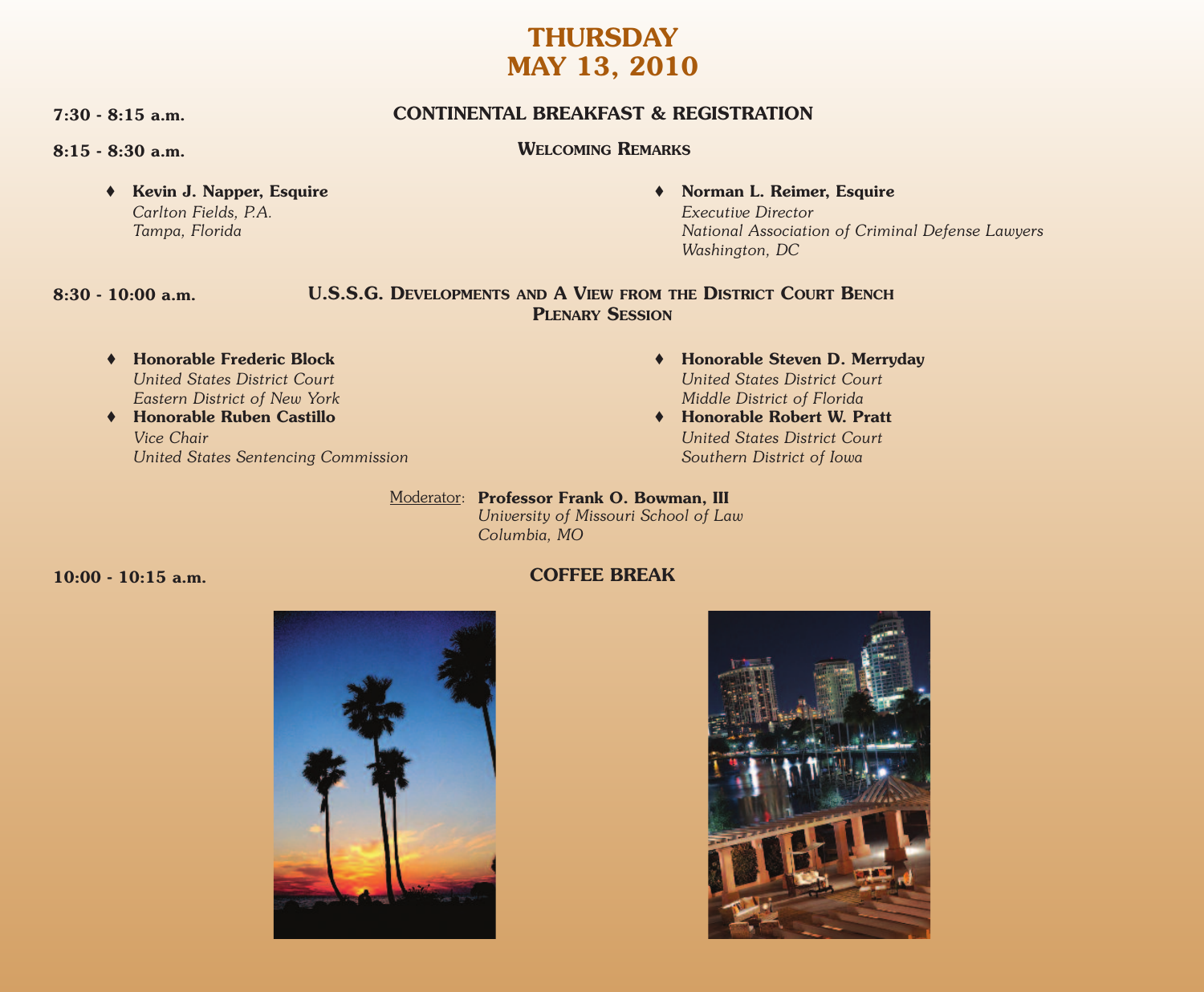## **THURSDAY** (continued) **MAY 13, 2010**

- **A. DRUG OFFENSES / CRACK RETROACTIVITY / MDMA IMPLICATIONS I\***
	- **◆ Tracy Dreispul, Esquire** *Assistant Federal Defender Southern District of Florida*
	- **◆ Honorable Sterling Johnson, Jr.** *United States District Court Eastern District of New York*
	- **◆ A.J. Kramer, Esquire** *Federal Defender District of Columbia*
	- **◆ Jay Rorty, Esquire** *Deputy Director ACLU Drug Law Reform Project Santa Cruz, CA*
	- **◆ Elizabeth K. Thomas** *United States Probation Officer Middle District of Georgia*
- Moderator: **Rosemary Cakmis, Esquire** *Chief of the Appellate Section Federal Defenders Office Middle District of Florida*

### **10:15 - 11:45 a.m. CONCURRENT SESSIONS**

- **B. FRAUD & THEFT OFFENSES I\***
	- **◆ Honorable A. Brian Albritton** *United States Attorney Middle District of Florida*
	- **◆ Honorable Paul D. Borman** *United States District Court Eastern District of Michigan*
	- **◆ Honorable Benton J. Campbell** *United States Attorney Eastern District of New York*
	- **◆ Terrance P. Donnelly, Esquire** *Assistant United States Attorney District of Rhode Island*
	- **◆ Kevin F. McDonald, Esquire** *Acting United States Attorney District of South Carolina*
- Moderator: **Jennifer Coffin, Esquire**
	- *Sentencing Resource Counsel Nashville, TN*

### **C. SENTENCING ISSUES IN SECURITIES CASES**

- **◆ Mark Harris, Esquire** *Proskauer Rose, LLP New York, NY*
- **◆ Michael E. Horowitz, Esquire** *Cadwalader, Wickersham & Taft Washington, DC*
- **◆ Peter Spivack, Esquire** *Hogan & Hartson, LLP Washington, DC*
- Moderator*:* **Henry W. Asbill, Esquire** *Dewey & LeBoeuf, LLP Washington, DC*

### **11:45 a.m - 1:15 p.m. SPECIAL PRESENTATION / LUNCH WILL BE PROVIDED**

### **CULTURAL ISSUES IN SENTENCING PLENARY SESSION**

- **◆ Ashish S. Joshi, Esquire** *Lorandos & Associates Ann Arbor, MI*
- **◆ Michael R. Levine, Esquire** *Attorney at Law Portland, OR*
- **◆ Professor Alison Renteln, Ph.D.** *University of Southern California Los Angeles, CA*
- **◆ Rene L. Valladares, Esquire** *Assistant Federal Defender District of Nevada*

### Moderator: **Linda Friedman Ramirez, Esquire**

*Attorney at Law St. Petersburg, FL*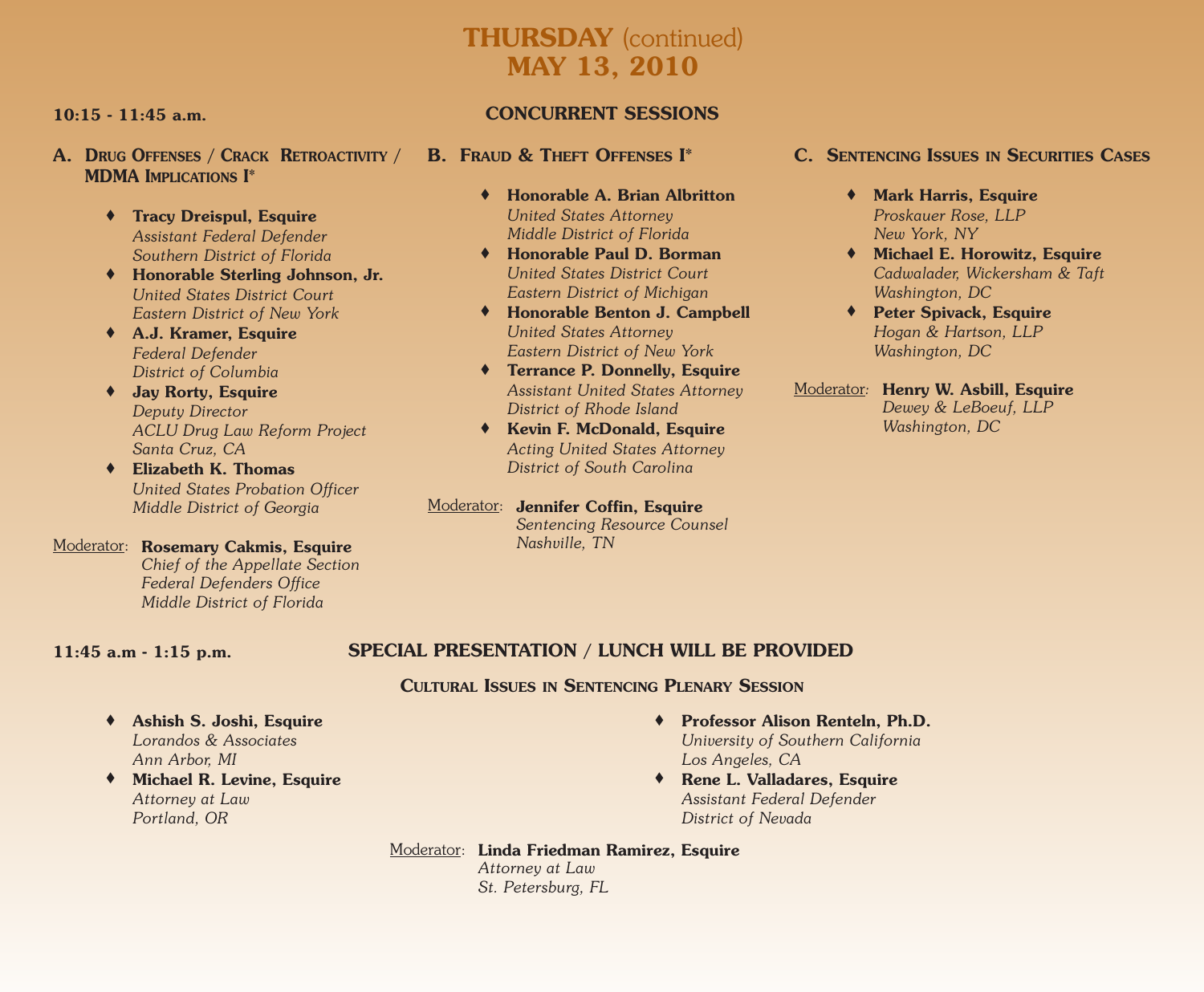### **A. FIREARM OFFENSES**

- **◆ A. Fitzgerald Hall, Esquire** *Assistant Federal Defender Middle District of Florida*
- **◆ W. Carl Lietz, III, Esquire** *Kish & Lietz, P.C. Atlanta, GA*

### Moderator: **Leigh Skipper, Esquire** *Chief Federal Defender Eastern District of Pennsylvania*

### **1:15 - 2:45 p.m. CONCURRENT SESSIONS**

### **B. IMMIGRATION OFFENSES**

- **◆ Geoffrey P. Cheshire, Esquire** *Assistant Federal Defender District of Arizona*
- **◆ Francisco Morales, Esquire** *Assistant Federal Defender Southern District of Texas*
- **◆ Jon N. Sands, Esquire** *Federal Defender District of Arizona*

### Moderator: **Dan Kaplan, Esquire**

*Assistant Federal Defender District of Arizona*

### **C. CORPORATE PLEA NEGOTIATIONS AND SENTENCING**

- **◆ Stevan Bunnell, Esquire** *O'Melveny & Myers, LLP Washington, DC*
- **◆ Richard Zabel, Esquire** *Criminal Division Chief United States Attorney's Office Southern District of New York*

### Moderator: **Jeff Ifrah, Esquire** *Ifrah Law, PLLC Washington, DC*

### **2:45 - 3:00 p.m. BREAK**

**3:00 - 4:30 p.m. CONCURRENT SESSIONS**

- **A. GUIDELINE DEPARTURES & VARIANCES OUTSIDE THE RANGE UNDER § 3553(A)**
	- **◆ Honorable Frederic Block** *United States District Court Eastern District of New York*
	- *Supervising United States Probation Officer Western District of North Carolina*
	- **◆ Paul Hofer, Esquire** *Sentencing Resource Counsel Washington, DC*
	- *Supervising Assistant United States Attorney Western District of Missouri*
	- **◆ Honorable Robert W. Pratt** *United States District Court Southern District of Iowa*
- Moderator: **Riley H. Ross, III, Esquire** *Tucker Law Group, LLC Philadelphia, PA*

### **B. RELEVANT CONDUCT**

## **◆ L. Russell Burress**

*Principal Training Advisor United States Sentencing Commission*

- **◆ Aaron R. Clemts** *Supervising United States Probation Officer Middle District of Florida*
- **◆ Pamela Montgomery, Esquire** *Director of Training & Chief Counsel Office of Education & Sentencing Practice United States Sentencing Commission*

\*These sessions are offered twice during the course of this Seminar to allow as many people as possible to attend.

- -
	- **◆ Elisabeth F. Ervin**
	-
	- **◆ Michael Oliver, Esquire**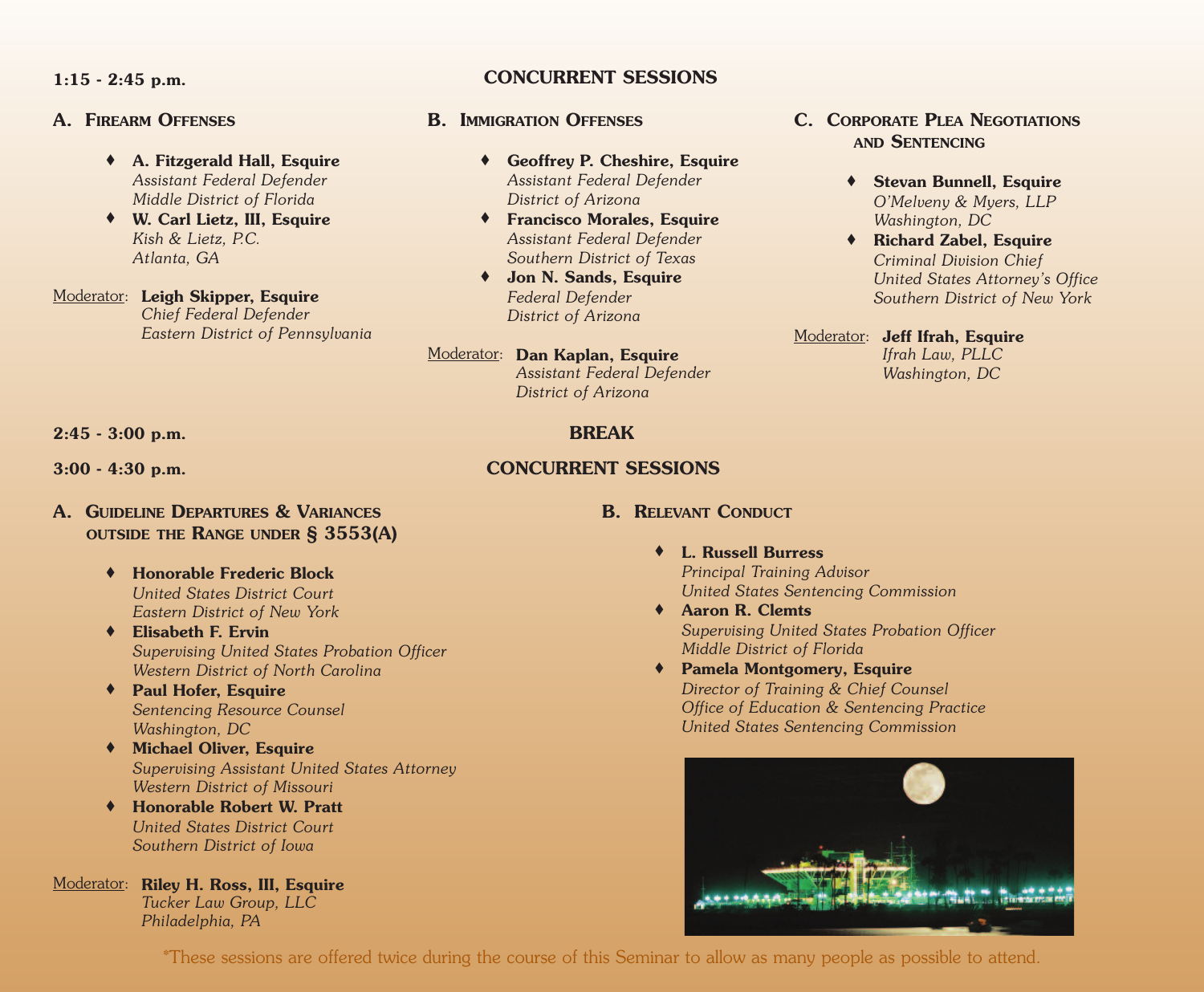## **THURSDAY** (continued) **MAY 13, 2010**

### **C. MORTGAGE FRAUD OFFENSES I\***

**◆ Beverly L. Morgan**

*Supervising United States Probation Officer Western District of North Carolina*

- **◆ Thomas Palermo, Esquire** *Assistant United States Attorney Middle District of Florida*
- **◆ Kevin Tate, Esquire** *Assistant Federal Defender Western District of North Carolina*

Moderator: **L.T. Lafferty, Esquire** *Fowler White Boggs*

*Tampa, FL*

### **5:30 - 7:00 p.m. COCKTAIL RECEPTION**

## **FRIDAY MAY 14, 2010**

### **7:45 - 8:30 a.m. CONTINENTAL BREAKFAST**

**8:30 - 8:45 a.m. AN ADDRESS FROM THE CHAIR OF THE UNITED STATES SENTENCING COMMISSION**

**◆ Honorable William K. Sessions, III** *Chair United States Sentencing Commission*

### **8:45 - 10:00 a.m. UNITED STATES SENTENCING GUIDELINES: A YEAR IN REVIEW PLENARY SESSION**

- **◆ Professor Frank O. Bowman, III** *University of Missouri School of Law Columbia, MO*
- **◆ Michael Oliver, Esquire** *Supervising Assistant United States Attorney Western District of Missouri*
- **◆ Professor Ellen Podgor** *Stetson University College of Law Gulfport, FL*
- **◆ Gregory L. Poe, Esquire** *Attorney At Law Washington, DC*
- **◆ Honorable William K. Sessions, III** *Chair United States Sentencing Commission*

Moderator: **David Debold, Esquire**

*Gibson, Dunn & Crutcher, LLP Washington, DC*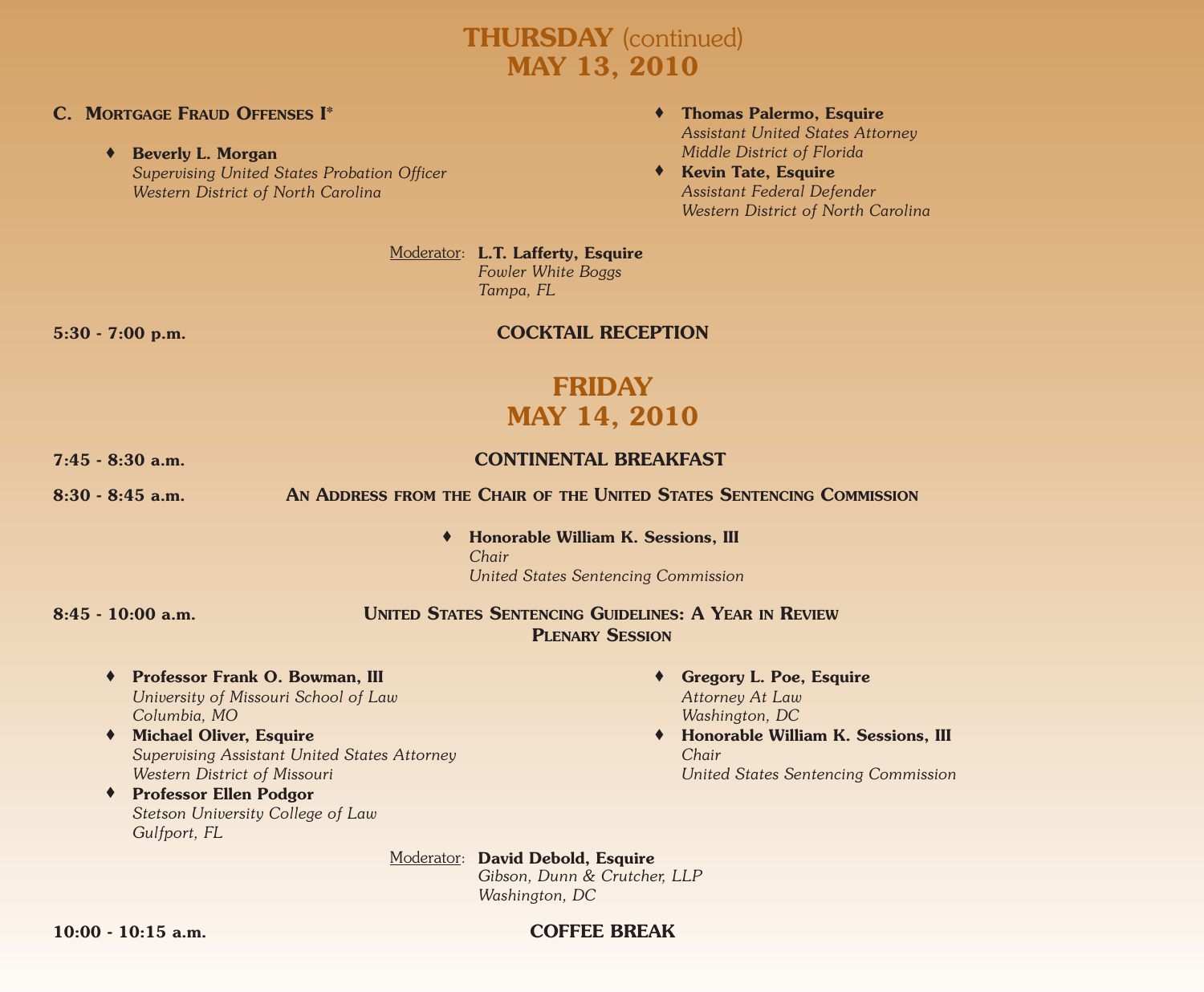### **10:15 - 11:45 a.m. CONCURRENT SESSIONS**

- **A. DRUG OFFENSES / CRACK RETROACTIVITY / MDMA IMPLICATIONS II\***
	- **◆ Tracy Dreispul, Esquire** *Assistant Federal Defender Southern District of Florida*
	- **◆ Honorable Sterling Johnson, Jr.** *United States District Court Eastern District of New York*
	- **◆ A.J. Kramer, Esquire** *Federal Defender District of Columbia*
	- **◆ Jay Rorty, Esquire** *Deputy Director, ACLU Drug Law Reform Project Santa Cruz, CA*
	- **◆ Elizabeth K. Thomas** *United States Probation Officer Middle District of Georgia*

### Moderator: **Rosemary Cakmis, Esquire**

*Chief of the Appellate Section Federal Defenders Office Middle District of Florida*

### **C. MORTGAGE FRAUD OFFENSES II\***

- **◆ Beverly L. Morgan** *Supervising United States Probation Officer Western District of North Carolina*
- **◆ Thomas Palermo, Esquire** *Assistant United States Attorney Middle District of Florida*
- **◆ Kevin Tate, Esquire** *Assistant Federal Defender Western District of North Carolina*

Moderator: **L.T. Lafferty, Esquire** *Fowler White Boggs Tampa, FL*

### **11:45 - 1:15 p.m. LUNCH**

### **B. FRAUD & THEFT OFFENSES II\***

- **◆ Honorable A. Brian Albritton** *United States Attorney Middle District of Florida*
- **◆ Honorable Paul D. Borman** *United States District Court Eastern District of Michigan*
- **◆ Honorable Benton J. Campbell** *United States Attorney Eastern District of New York*
- **◆ Terrance P. Donnelly, Esquire** *Assistant United States Attorney District of Rhode Island*
- **◆ Kevin F. McDonald, Esqiure** *Acting United States Attorney District of South Carolina*
- Moderator: **Jennifer Coffin, Esquire** *Sentencing Resource Counsel Nashville, TN*

### **D. PLEA BARGAINING**

- **◆ Larry Allen Nathans, Esquire** *Attorney at Law Baltimore, MD*
- **◆ Robert E. O'Neil, Criminal Division Chief** *United States Attorney's Office Middle District of Florida*
- **◆ Charles A. Ross, Esquire** *Attorney at Law New York, NY*
- Moderator: **Barry Boss, Esquire** *Cozen O'Connor Washington, DC*

\*These sessions are offered twice during the course of this Seminar to allow as many people as possible to attend.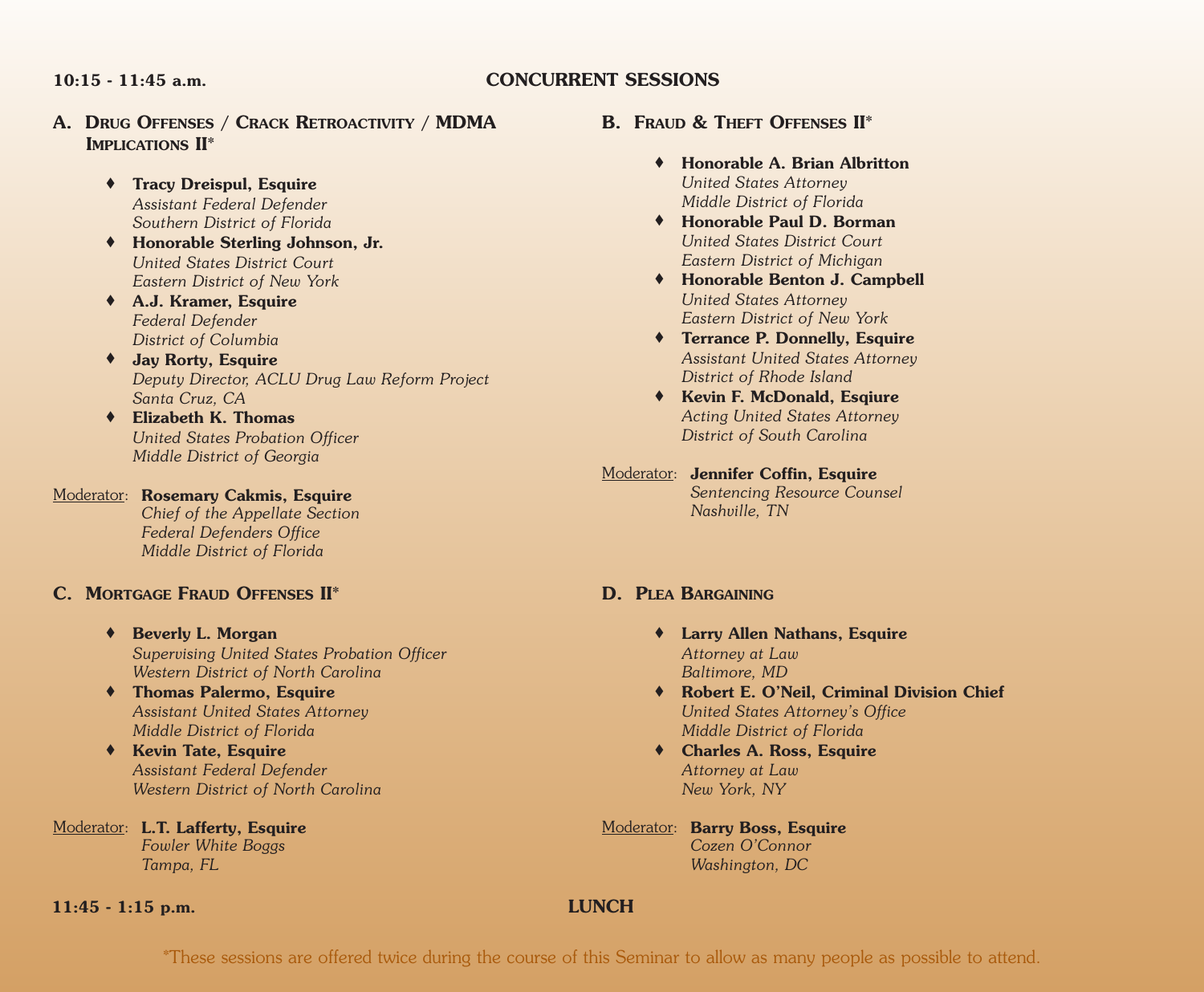## **FRIDAY** (continued) **MAY 14, 2010**

### **A. UPDATE ON FEDERAL SENTENCING LAW: SUPREME COURT, APPELLATE AND LEGISLATION**

### **◆ Amy Baron-Evans, Esquire**

*National Sentencing Resource Counsel to the Federal Public & Community Defenders Boston, MA*

- **◆ Honorable Ruben Castillo** *Vice Chair United States Sentencing Commission*
- **◆ Hannibal Kemerer, Esquire** *Chief Counsel for the Senate Judiciary Committee's Subcommittee on Crime and Drugs Washington, DC*
- **◆ Bobby Vassar, Esquire** *Chief Counsel, U.S. House of Representatives Washington, DC*

### **1:15 - 2:45 p.m. CONCURRENT SESSIONS**

**◆ Jonathan Wroblewski, Esquire** *United States Department of Justice Washington, DC*

### Moderator: **James E. Felman, Esquire** *Kynes, Markman & Felman, P.A. Tampa, FL*

### **B. BUREAU OF PRISONS ISSUES**

- **◆ Todd A. Bussert, Esquire** *Attorney at Law New Haven, CT*
- **◆ Sonya Cole, Esquire** *Assistant General Counsel Designation & Sentence Computation Center Federal Bureau of Prisons*

### **2:45 - 3:00 p.m. BREAK**

### **A. CHILD PORNOGRAPHY OFFENSES AND THE ADAM WALSH ACT**

- **◆ John L. Badalamenti, Esquire** *Assistant Federal Defender Middle District of Florida*
- **◆ Donna Elm, Esquire** *Federal Defender Middle District of Florida*
- **◆ Theodore Simon, Esquire** *Attorney at Law Philadelphia, PA*
- Moderator: **Karen Landau, Esquire** *Attorney at Law Oakland, CA*

### **3:00 - 4:30 p.m. CONCURRENT SESSIONS**

- **B. CHAPTER 3 ADJUSTMENTS**
	- **◆ Lee Bentley, Esquire** *Chief Assistant United States Attorney Middle District of Florida*
	- **◆ James T. Skuthan, Esquire** *Chief Assistant Federal Defender Middle District of Florida*
	- **◆ Thomas Zeno, Esquire** *Assistant United States Attorney District of Columbia*

### Moderator: **James W. Cooper, Esquire** *Arnold & Porter, LLP Washington, DC*

### **C. SENTENCING ALTERNATIVES**

- **◆ Honorable Shira Scheindlin** *United States District Court Southern District of New York*
- **◆ United States District Court Judges To be Announced**

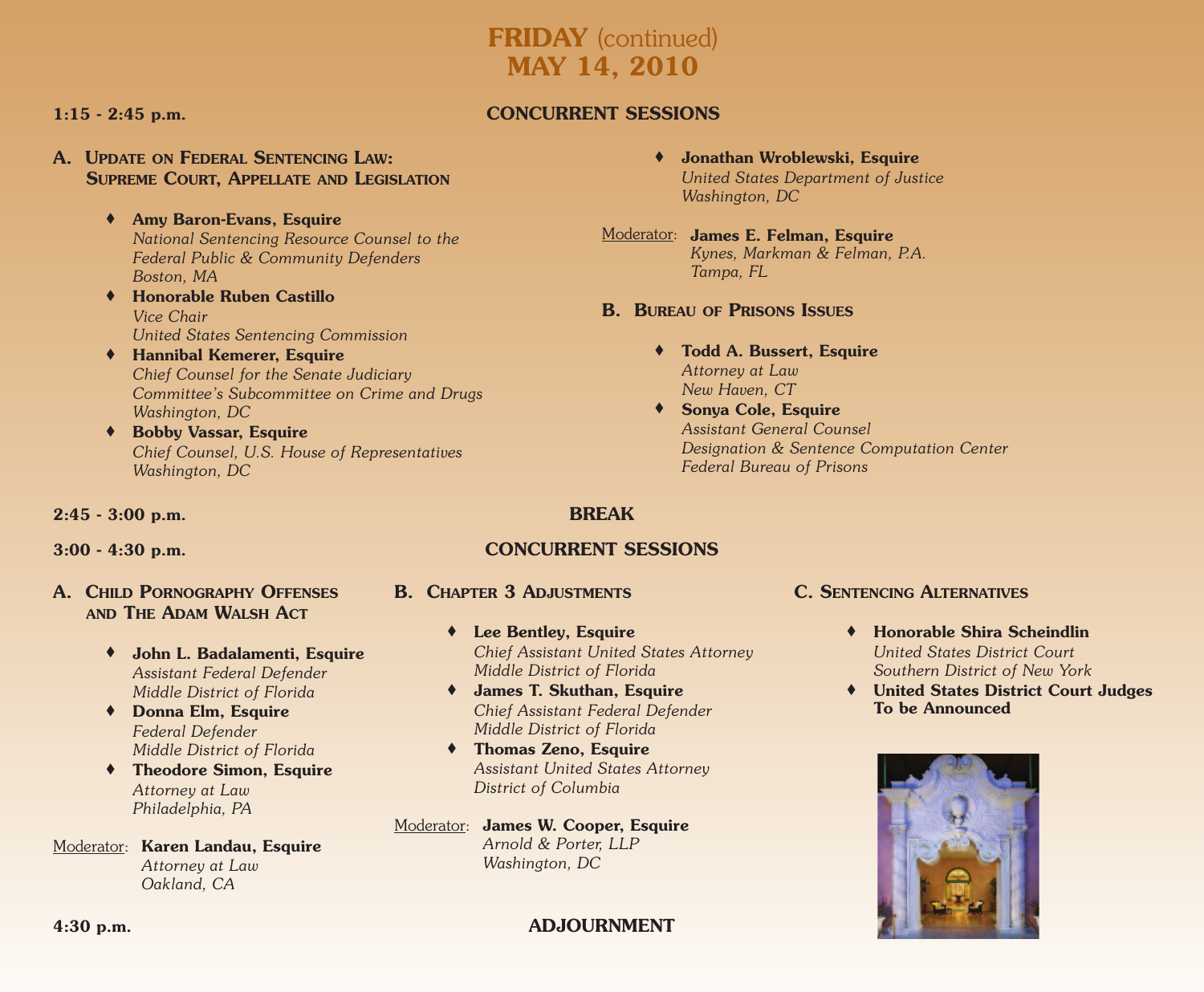## **TUITION**

### **NINETEENTH ANNUAL NATIONAL FEDERAL SENTENCING GUIDELINES SEMINAR**

### **Wednesday, May 12, 2010 - Friday, May 14, 2010**

- **◆ Tuition** for all GOVERNMENT attendees is **\$300** if postmarked on or before April 12, 2010; **\$390** if postmarked on April 13, 2010, or later. **Tuition** for all NON-GOVERNMENT attendees is **\$390** if postmarked on or before April 12, 2010; **\$425** if postmarked on April 13, 2010, or later. **CREDIT CARDS ARE NOT ACCEPTED**.
- **◆ Course Materials**: Course materials will be furnished at the seminar in the form of a compact disk (CD).
- **◆ Guidelines Manual**: It is recommended that registrants bring their sentencing guidelines manual for reference during the seminar. Please be sure to write your name, address, and telephone number in your book.

## **COURSE MATERIALS**

For those not attending the seminar, the cost for purchasing course materials on compact disk (CD) is **\$50**. Course materials are only offered as a computer disk (CD). Course materials will be mailed after June 4, 2010. Orders must be received on or before September 6, 2010. Orders received after this date will not be filled.

## **SEMINAR CANCELLATION POLICY**

In the event you need to cancel your registration, there will be a full refund if a **written request** is received prior to April 12, 2010. There will be a \$100 service charge if the **written request** is received between April 13 - May 5, 2010. **THERE WILL BE NO REFUNDS AFTER MAY 5, 2010.** Substitutions may be made at any time and must be received in writing. **Please send your written request for cancellation or substitution to Kevin Napper, c/o Carlton Fields, P.A., Post Office Box 3239, Tampa, FL 33601.**

## **CLE INFORMATION**

Application for pre-approval of CLE credit has been made to all state Bar Associations. Additional information will be made available closer to the date of the seminar.

## **HOTEL RESERVATIONS**

All seminar registrants and speakers are eligible for discount room rates at the Renaissance Vinoy Resort, the host hotel, if reservations are made on or before April 19, 2010. Discount room rates are available for single or double occupancy as follows: Discount room rates are \$135 for non-government employees and \$101 for government employees. Rooms are limited and are taken on a first come, first served basis. Once the block of rooms is full, all other reservations made will be accepted upon availability at the published room rate at the time the reservation is made. Room reservations should be made directly with the hotel by calling **(800) 468-3571**. When making reservations, please indicate that you are attending the **Federal Sentencing Guidelines Seminar and indicate SEN for the three digit reservation code**. **Cancellations:** Deposit is refundable if notice is received at least 24 hours prior to arrival and a cancellation number is obtained. **Rooms are** limited. Each speaker and each attendee is responsible for making his or her own reservation. Please make your reservations early to ensure your accommodations at the Renaissance Vinoy Resort.

Don't miss the Tampa Bay Rays versus the Seattle Mariners Baseball Game on Friday, May 14, 2010, at 7:00 p.m. at Tropicana Field (less than 2 miles away from Seminar Location). For ticket pricing call 1-888-FAN-RAYS or visit www.raysbaseball.com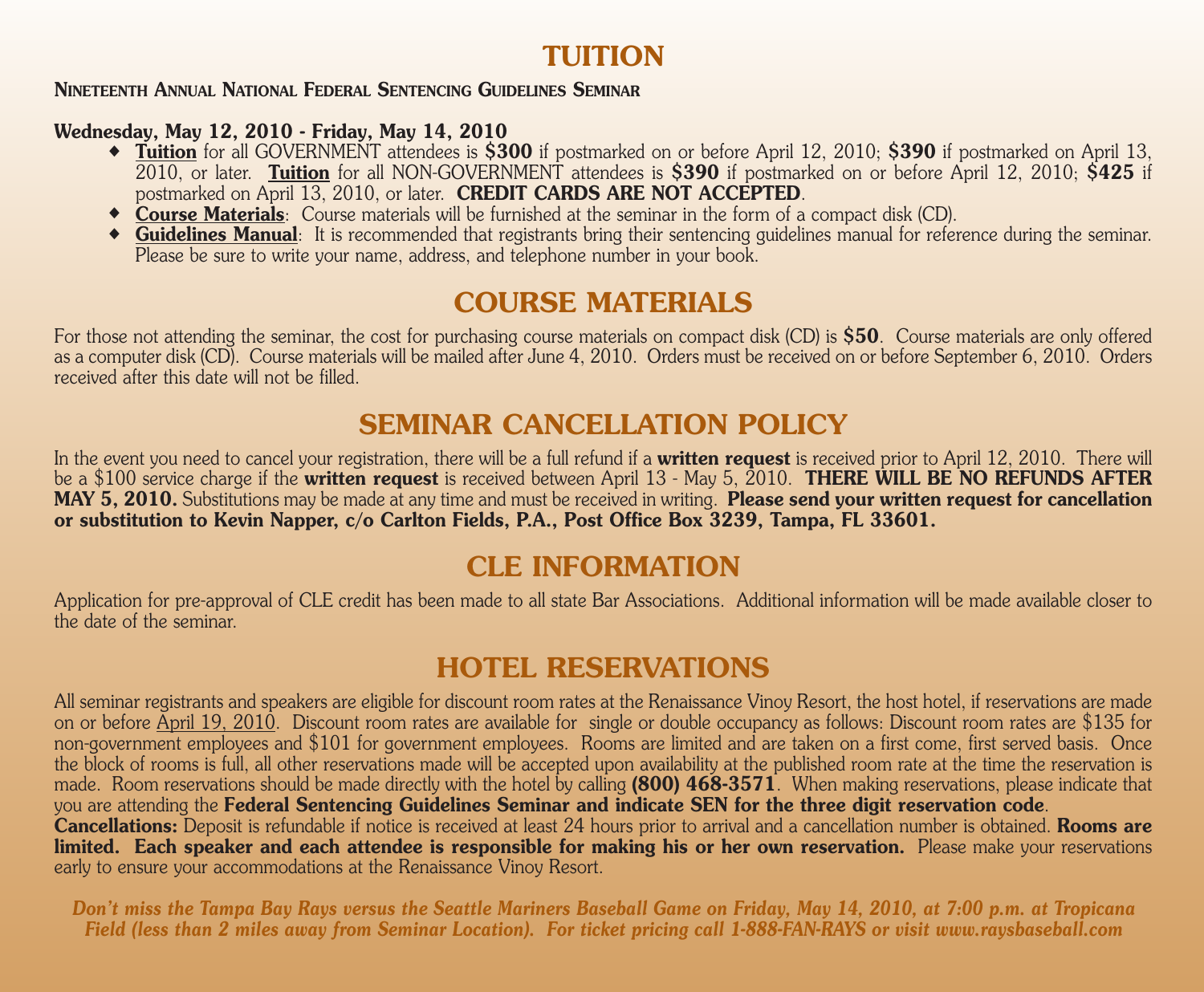## **REGISTRATION**

### **NINETEENTH ANNUAL NATIONAL SEMINAR ON THE FEDERAL SENTENCING GUIDELINES**

May 12 - 14, 2010 The Renaissance Vinoy Resort St. Petersburg, Florida

Please fill out this form to register for the Seminar. Tuition for all GOVERNMENT attendees is **\$300** if postmarked on or before April 12, 2010; **\$390** if postmarked on April 13, 2010, or later. Tuition for all NON-GOVERNMENT attendees is **\$345** if postmarked on or before April 12, 2010; **\$425** if postmarked on April 13, 2010, or later.

PROBATION OFFICER \_\_\_\_\_\_\_\_\_\_FEDERAL DEFENDER \_\_\_\_\_\_\_US ATTORNEY \_\_\_\_\_\_\_\_OTHER

\_\_\_\_I will attend the optional INTRODUCTORY SESSION on May 12, 2010, at no additional charge.

| NAME:                                                                                                          | DISTRICT/TITLE: |
|----------------------------------------------------------------------------------------------------------------|-----------------|
|                                                                                                                |                 |
| ADDRESS:                                                                                                       |                 |
|                                                                                                                |                 |
|                                                                                                                |                 |
|                                                                                                                |                 |
|                                                                                                                |                 |
| PHONE: PHONE PHONE                                                                                             | FAX: FAX:       |
|                                                                                                                |                 |
| E-MAIL: E-MAIL: Particular and the contract of the contract of the contract of the contract of the contract of |                 |
|                                                                                                                |                 |

PLEASE CHECK HERE IF YOU ARE A MEMBER OF THE NACDL (Members receive a \$50 discount)

Submit this portion along with check and/or purchase order to **REGISTER** for the seminar. **WE DO NOT ACCEPT CREDIT CARDS.** If paying with a purchase order, please fax the purchase order and registration form to: **Tampa Bay Chapter of the** Federal Bar Association, c/o Kevin J. Napper, Carlton Fields, P.A., Post Office Box 3239, Tampa, FL 33601. If paying with a check, please mail the registration form and check to: **Tampa Bay Chapter of the Federal Bar Association, c/o Kevin J. Napper, Carlton Fields, P.A., Post Office Box 3239, Tampa, FL 33601.** Please make checks payable to the TAMPA BAY CHAPTER OF THE FEDERAL BAR ASSOCIATION.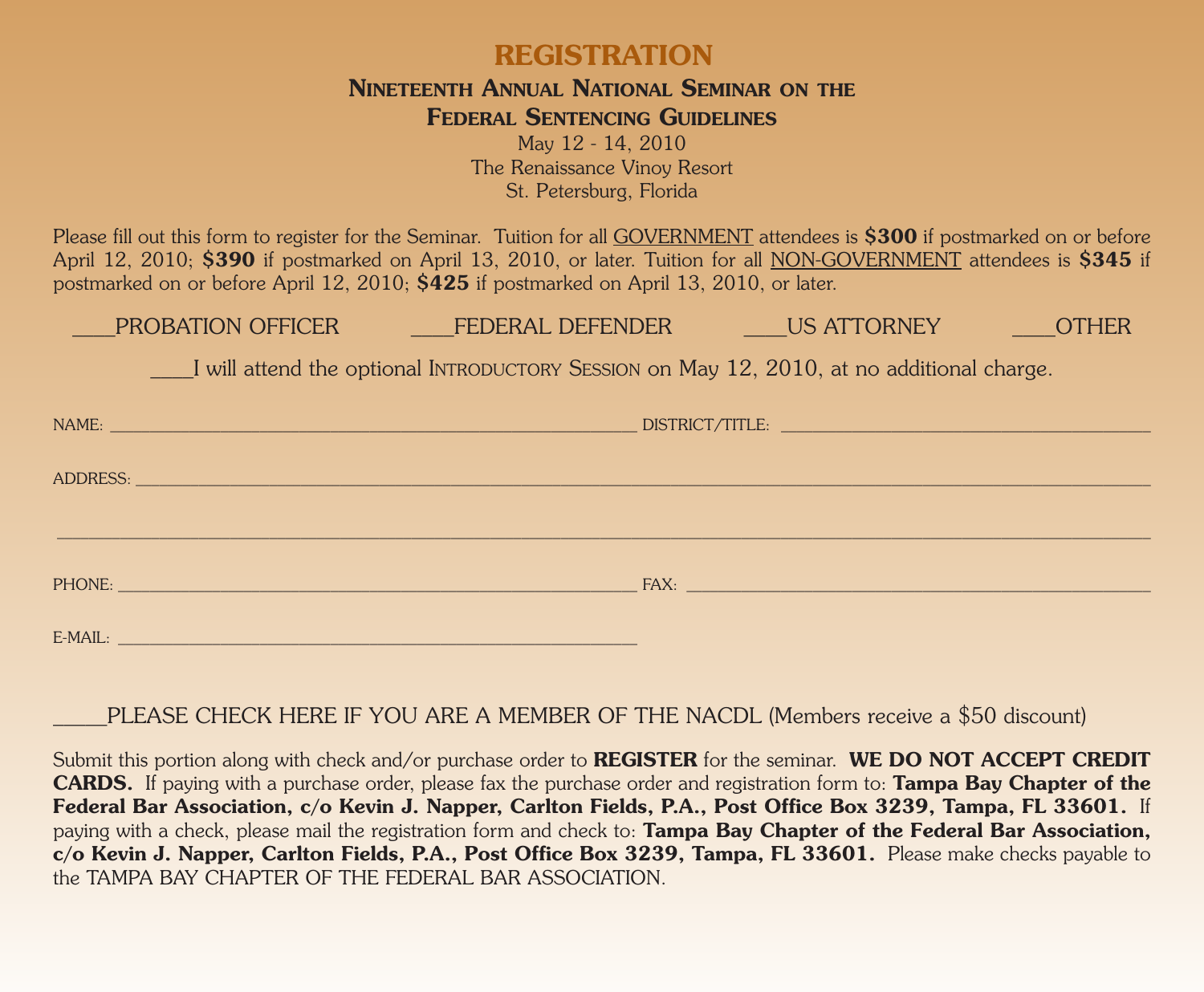## **TO ORDER COURSE MATERIALS ONLY**

\_\_\_\_\_\_ Check here to order Course Materials **ONLY**. Please complete the form below and mail to the address below with your check or purchase order in the amount of **\$50**.

| NAME:                                                                                                                                                                                                                          |          |  |
|--------------------------------------------------------------------------------------------------------------------------------------------------------------------------------------------------------------------------------|----------|--|
|                                                                                                                                                                                                                                |          |  |
|                                                                                                                                                                                                                                | ADDRESS: |  |
|                                                                                                                                                                                                                                |          |  |
|                                                                                                                                                                                                                                |          |  |
|                                                                                                                                                                                                                                |          |  |
| FACSIMILE: University of the contract of the contract of the contract of the contract of the contract of the contract of the contract of the contract of the contract of the contract of the contract of the contract of the c |          |  |
| E-MAIL: Production of the contract of the contract of the contract of the contract of the contract of the contract of the contract of the contract of the contract of the contract of the contract of the contract of the cont |          |  |

Whether you are registering to attend the seminar or purchasing course materials, please detach and complete the appropriate form. Mail the completed form along with check or purchase order to: **Tampa Bay Chapter of the Federal Bar Association, Kevin Napper, Carlton Fields, P.A., Post Office Box 3239, Tampa, FL 33601.** All registrations and orders for course materials must be accompanied by a check or purchase order. **WE DO NOT ACCEPT CREDIT CARDS.** Please make checks payable to the TAMPA BAY CHAPTER OF THE FEDERAL BAR ASSOCIATION.

If you require additional information, please contact **Anderson Smith, c/o Carlton Fields, P.A., Post Office Box 3239, Tampa, FL 33601, (813) 229-4954 or by e-mail at asmith@carltonfields.com.**